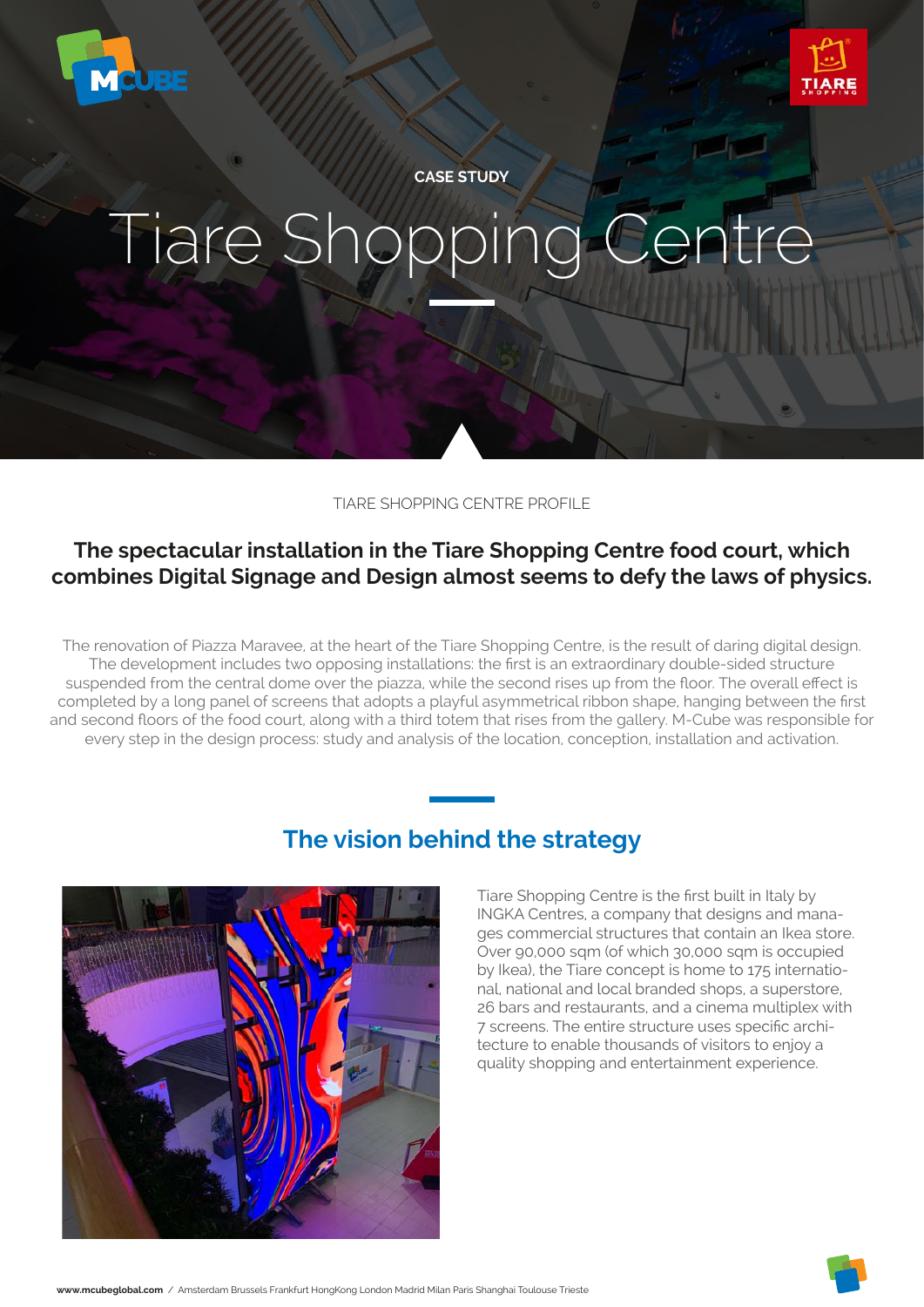In this context, Piazza Maravee plays a decisive role in the equilibrium of the mall.Inspired by the idea of the ancient agora, the shopping centre's food court has integrated galleries and extends over two floors: in addition to the food areas, communal spaces have been designed to encourage significant and positive experiences.

In order to make the most of the available surfaces and simultaneously combine function and emotion, the management decided to redevelop the food court in late 2018.

The aim? To use digital technologies to make the Tiare central piazza even more modern and appealing, while supporting different initiatives by the tenant mix



# **The solution**



Following in-depth analysis of the location, M-Cube designed a brand-new multimedia choreography focused around a challenging Digital Signage design.

The project, which lasted approximately two months, included multiple phases of development,

## **Location analysis and development of feasibility plan**

Not only did the design have to guarantee aesthetic results, it also had to fully comply with all safety regulations. Since the shopping centre is located in a seismic area, it was also necessary to consider resistance in order to ensure that the all structures were ductile and in conformity with anti-seismic regulations.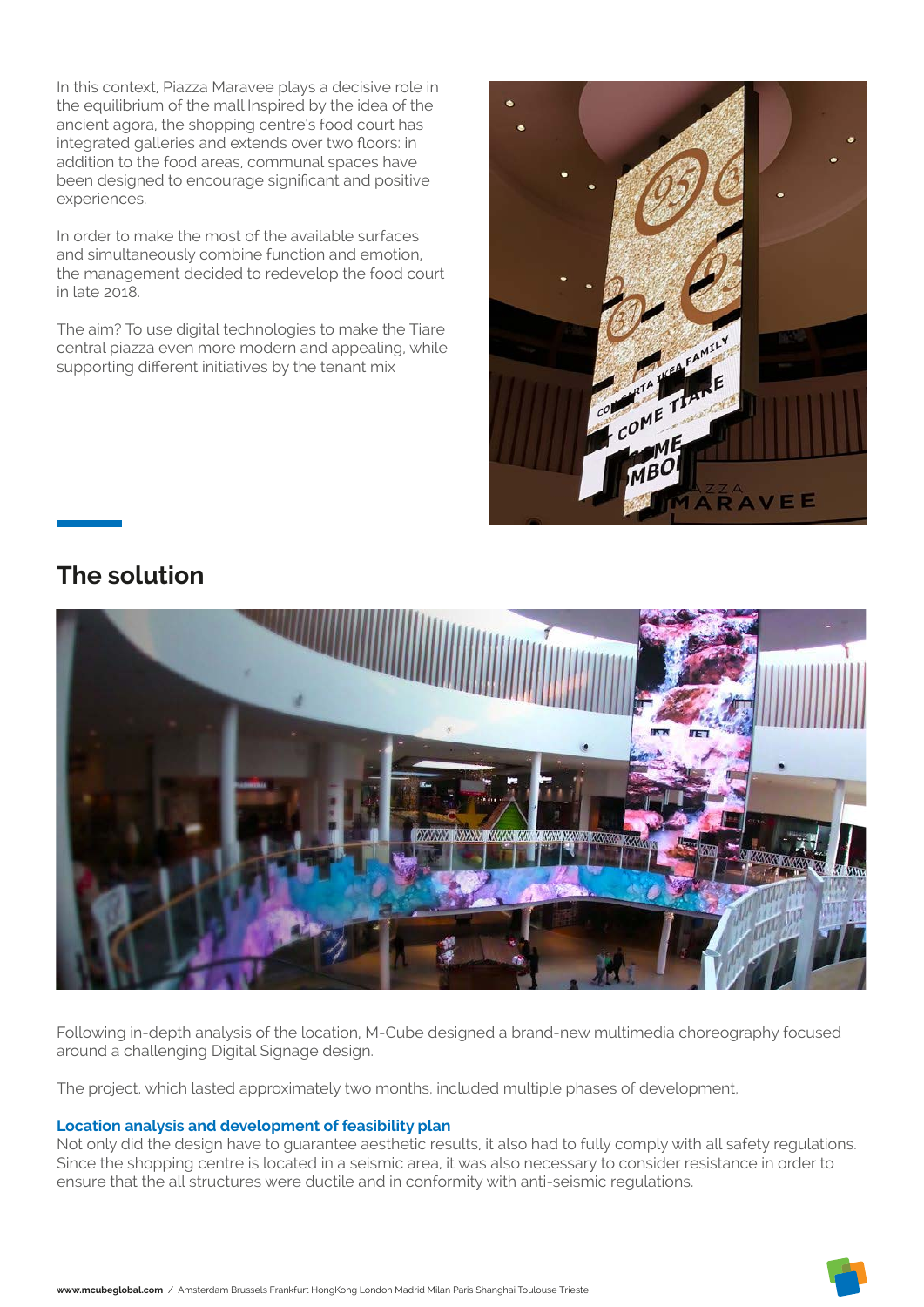#### **Development of the scenic design**

In addition to architectural, aesthetic and economic factors, the designers worked to conciliate and resolve more practical aspects relating to installation methods and structure maintenance in the medium to long-term.

#### **Creating Digital Signage solutions**

Customisation is a key aspect of the project. Using Samsung LEDS, two opposing double-sided totems were created, one rising from the floor and the other suspended above (approx. 3 m x 7.5 m), as well as a curved LED panel structure around the court gallery (approx. 60 m x 2.5 m) with an additional totem of approximately 8 metres tall. This makes a total of 600 cabinets with 240 m2 of video surface and 4K resolution. The LEDs have a 6 mm pixel pitch which guarantees the highest.

#### **Installation by different teams**

Carefully selected and highly experienced personnel worked mostly during the night so as to cause minimum disruption to the operation of the shopping centre. M-Cube coordinated the various teams of carpenters, fitters, technical engineers, network experts and sound technicians who optimised the acoustics, using 12 Bose speakers. The hanging totem, suspended 15 metres high and weighing 3 tonnes, was anchored directly to the structure of the shopping centre. An aerial platform was used to remove part of the false ceiling and a frame was installed to prevent any oscillation.

## **Development of centralised control system**

In order to control the audio and video, a platform was developed to guarantee modular and efficient content distribution.